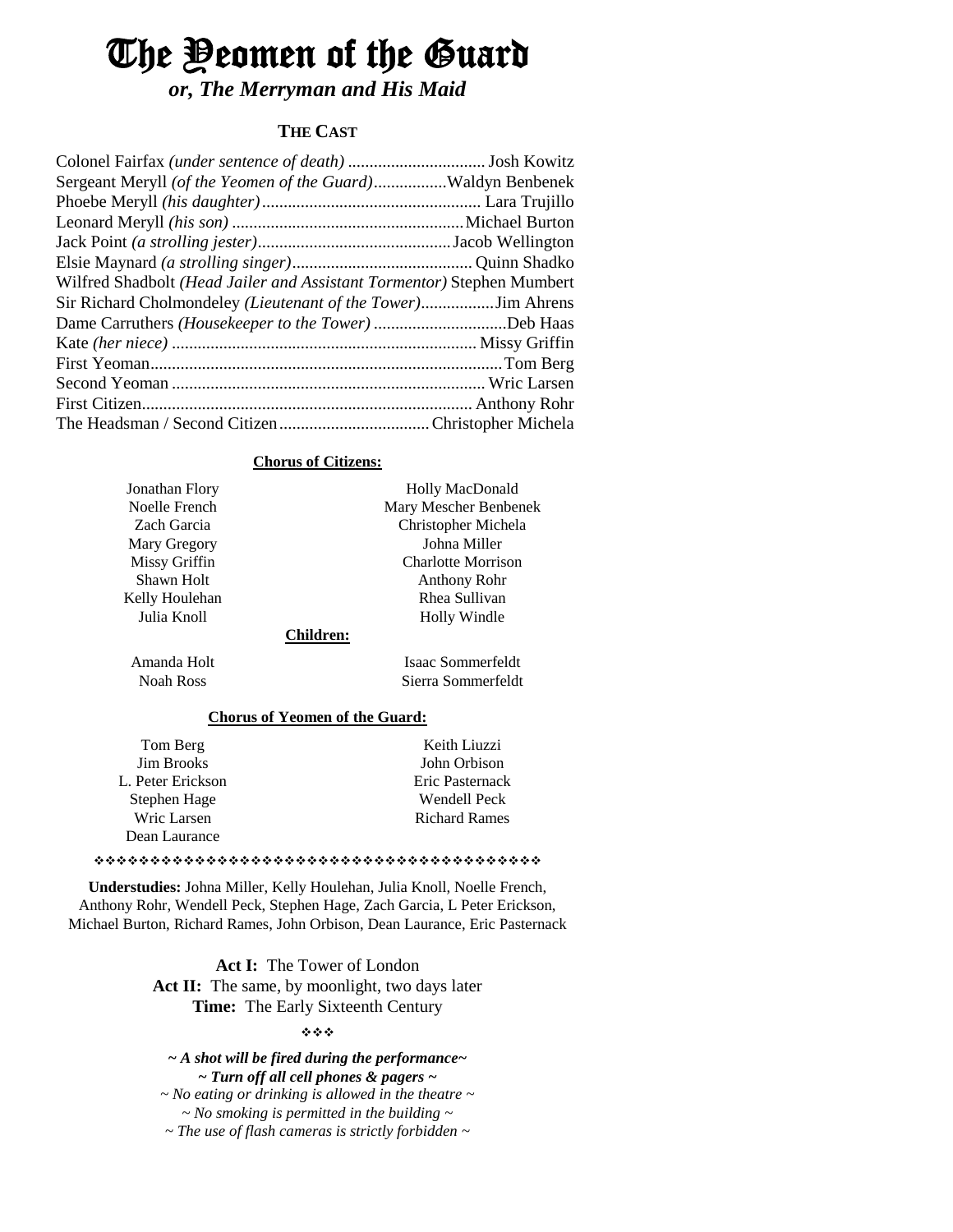#### **Director's Note**

GSVLOC audiences love to laugh, and a common lobby comment after a show is that the cast looks as if they are "having such a good time!" It wasn't too far into the rehearsal process for *The Yeomen of the Guard* that company members began making wan jokes about how likely that comment was to be made this year. Yes, in *Yeomen* Gilbert takes us into far darker territory than in the other Savoy operas, but have no fear: there is plenty of opportunity for laughter.

The French classic dramatists thought Shakespeare barbaric for (among other things) mixing comedy and tragedy. That could be part of the reason why today audiences worldwide are more likely to flock to *Hamlet* than to *Ernani*, but a more immediate example might be nightly network television. Your basic police procedural may offer goofy office banter one moment and a grisly forensic report the next. Life itself brings both comedy and tragedy, and rarely has the courtesy to warn us ahead of time which is which. Jack Point says he has no choice but to "laugh at myself till I ache for it." Whether you are moved to laughter, to tears, or to both, we hope you enjoy *The Yeomen of the Guard*.

*–Lesley Hendrickson*

# **SYNOPSIS**

The plot of *The Yeomen of the Guard* might better be called "plots," because it consists of a series of interlocking conspiracies. Before the opera opens, there has already been a plot resulting in the gallant Colonel Fairfax's being sentenced to death for sorcery. This false charge was brought by his cousin, who, after Fairfax's imminent beheading, stands to inherit a sizable estate.

Act I: The opera opens on the day that Colonel Fairfax is to be executed. We first meet Phoebe Meryll (who thinks she is in love with Fairfax, although she has never spoken with him) and Phoebe's jealous admirer, Wilfred Shadbolt (the head jailer at the Tower). A desperate counter-conspiracy is undertaken by Sergeant Meryll, his son Leonard (both former comrades-at-arms of the condemned prisoner) and daughter Phoebe. The three Merylls devise a stratagem to rescue the Colonel by disguising him as Leonard — a hero in his own right who has just arrived to be made a Yeoman of the Guard.

Meanwhile, with the assistance of the Tower's Lieutenant, Fairfax plots to forestall his dastardly cousin's inheritance by a last-minute marriage of convenience to a blindfolded maiden, Elsie Maynard. This secret arrangement, for "an hundred crowns" (to help Elsie's sick mother) is reluctantly endorsed by Elsie's suitor, the jester Jack Point. Soon thereafter, Phoebe and Sergeant Meryll succeed in freeing Fairfax, by stealing the prison keys from Wilfred. Fairfax is given a warm welcome to the Tower Guard as Leonard Meryll. When it is discovered that Fairfax has "miraculously" disappeared, there is much disturbance at his escape from the impregnable fortress. There is, moreover, great private distress on the part of Elsie — whose unknown husband is now at large, and Jack Point — who cannot marry Elsie while her husband lives.

**ACT II:** Despite the days of searching, and to the chagrin of Dame Carruthers (managing Housekeeper of the Tower), the Yeomen have failed to find the missing Fairfax. (Fairfax, still disguised as Leonard Meryll, has also been diligently seeking himself!)

Jack Point, now serving as the Lieutenant's jester, hatches a scheme with Wilfred to convince everyone that Wilfred has courageously slain the escaped Fairfax (thus making Elsie a widow so that Jack Point can get her back). Fairfax upsets this plan, however, by wooing his own "widow" Elsie, who thinks he really is Leonard Meryll. Meanwhile, Wilfred and Dame Carruthers discover the Merylls' complicity in freeing Fairfax (surely a capital offense in itself) and confront Phoebe and the Sergeant.

In the final scene, Elsie enters for her wedding to the supposed Leonard. But the delayed reprieve has arrived — Fairfax is alive, and free. Once more Elsie believes she is married to a complete stranger, but soon recognizes that the man she married, Fairfax, is in fact the man she cares for and knows as Leonard. All is set for a happy wedding when the disconsolate Jack Point arrives...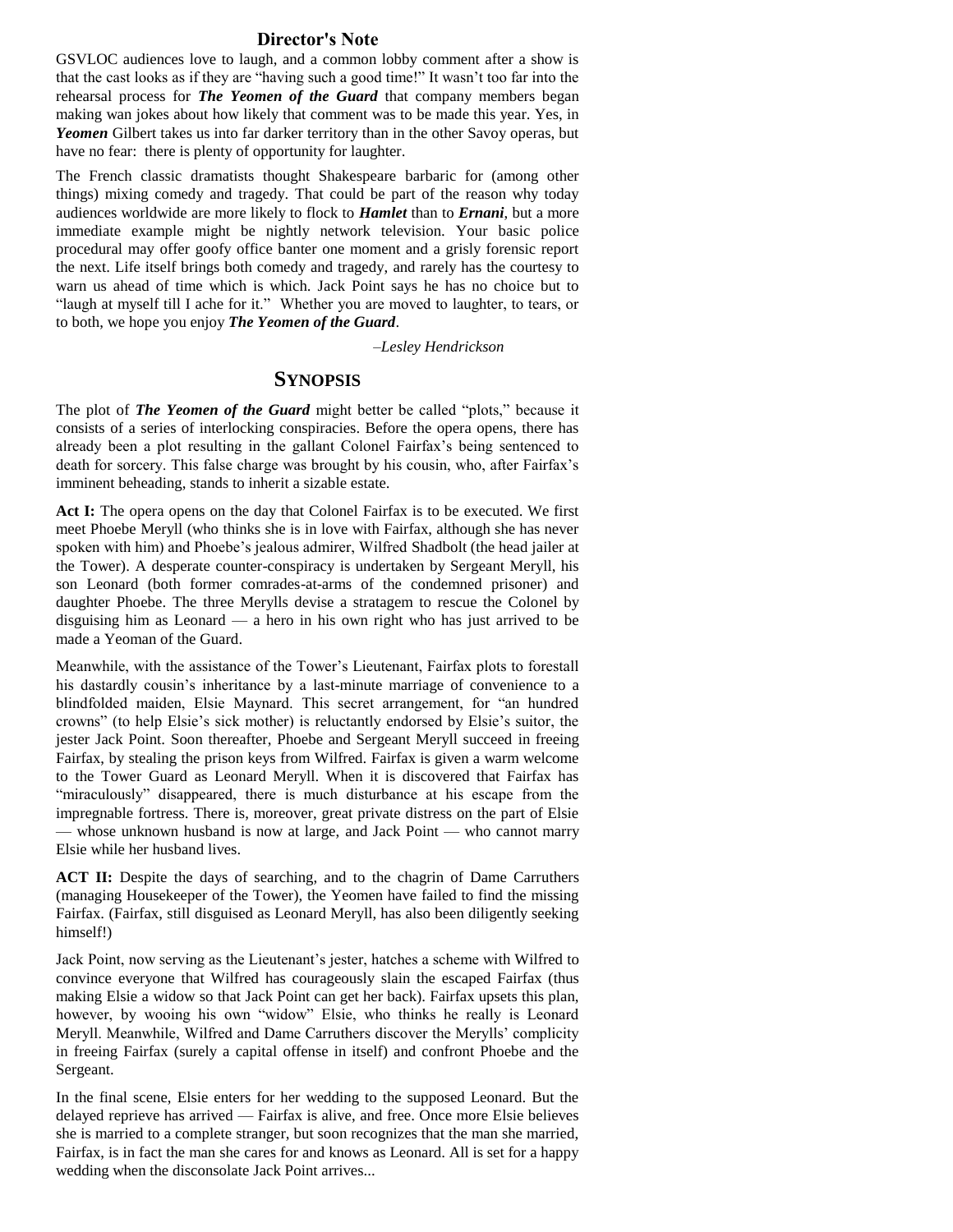# **PRODUCTION STAFF**

| Set & Prop Construction Julie Delton, Andy Dizon, Irene Duong, Bob Hunter |
|---------------------------------------------------------------------------|
| Malka Key, Jack Kravik, Trina Morrison, Larry Rostad, Brianna Sullivan    |
| Jon Wallace, Dean Laurance, and other cast members                        |
|                                                                           |
|                                                                           |
|                                                                           |
|                                                                           |
|                                                                           |
|                                                                           |
|                                                                           |
|                                                                           |
| House ManagersDavid Morrison, Fred Morrison, Irene Duong                  |
|                                                                           |
| Ticket HelpersDeb Haas, Holly MacDonald, Fred Morrison, Eric Pasternack   |

|--|--|--|--|

## *The Board:*

# **ORCHESTRA** (Includes Substitutes)

| Eva Zorn, Derick Rehurek, Mark Wamma                              |
|-------------------------------------------------------------------|
| Kate Kelly, Emmalee Johnson, Miyuki Onishi                        |
|                                                                   |
| Beth Henningsen, Karen Neinstadt, Nancy Birth                     |
|                                                                   |
| Antigone Delton, Chris Chelgren                                   |
|                                                                   |
| Jesse Berndt, Amy Samelian                                        |
|                                                                   |
|                                                                   |
| Anne Cheney, Kathleen Spehar                                      |
|                                                                   |
|                                                                   |
|                                                                   |
| French Horn  Jeff Ohlmann, Michael Engh, Chris Hahn, Karen Holmes |
|                                                                   |
| Trombone Greg Michnay, Tim Jung, Scott Soltis, Benjamin Bussey    |
|                                                                   |
|                                                                   |
| also: Carolyn Davies, Steven Norquist, Jan Scovill                |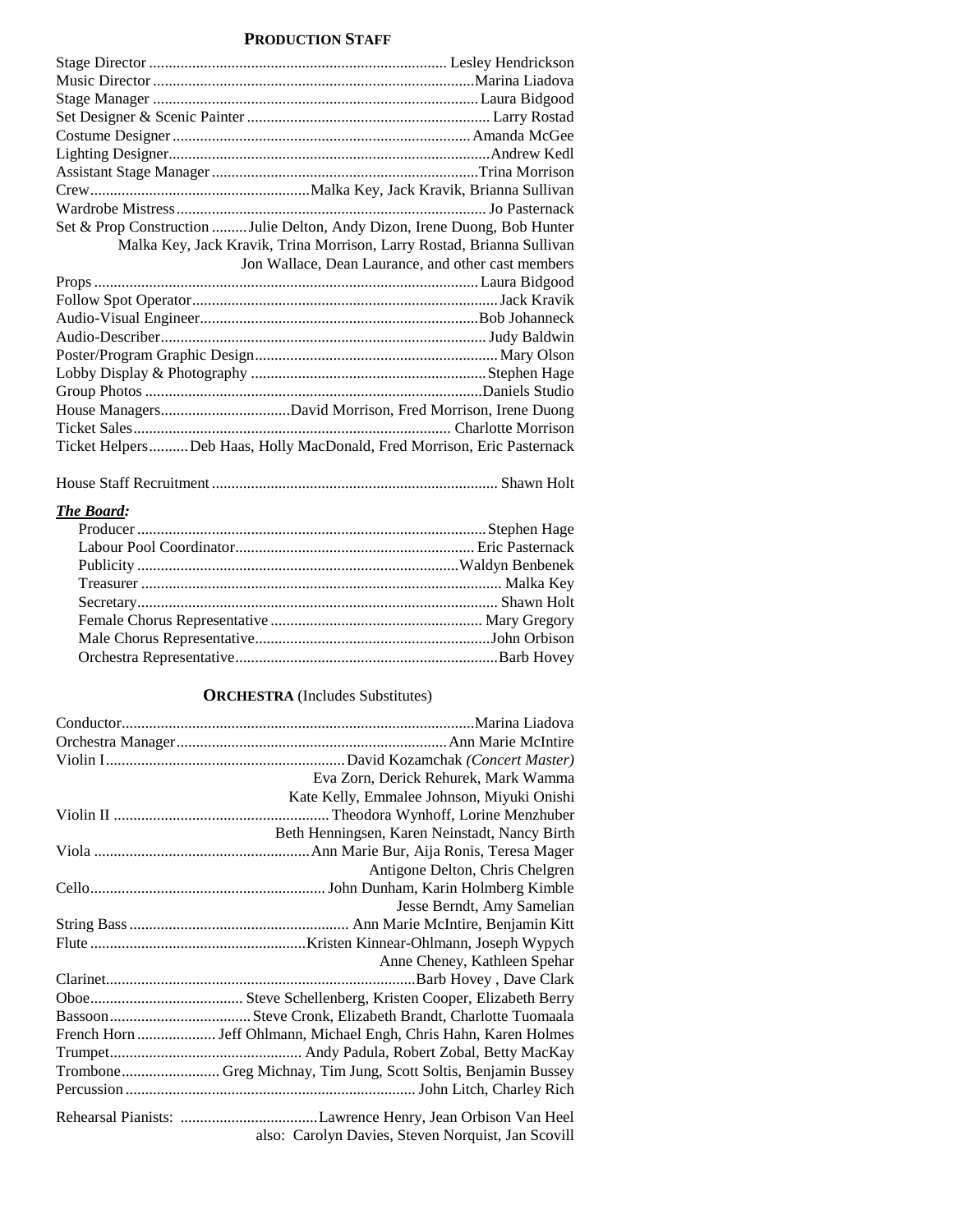### **GLOSSARY** *(in order of occurrence)*

**Act I :** 

*Tower of London* - or simply, The Tower - refers to the complex of about 20 towers covering 18 acres, a fortress which in its history has housed the Royal Court, a prison, a menagerie, the Royal Mint and the Crown Jewels *Yeomen of the Guard (Tower Warders)* - Gilbert is guilty of some inaccuracies when he used these terms interchangeably. The Yeomen of the Guard were

established by Henry VII in 1485 to serve as the Sovereign's personal bodyguard. The Yeomen Warders were set up in 1548 as guards (and now also serve as tour guides) of the tower. Popularly known as "Beefeaters," they are selected from non-commissioned officers and warrant officers on the basis of merit. *The Little Ease* - a Tower dungeon cell wherein one could not stand or lie in

comfort (a cube about 4 feet per side)

*Tower Green* - A grassy space within the Tower, site of special executions *Beauchamp Tower* - (pronounced "beecham") - often used as a lodging for

prisoners of rank

*Cold Harbour Tower* - no longer standing

*Old Blunderbore* - the giant in the fairy story "Jack and the Giant Killer" who grinds men's bones to make his bread

**I was born in the old** *keep* **-** the strong, innermost structure in a fort or castle **the** *screw* **may twist and the** *rack* **may turn** - refers to tortures

**Is life a** *boon***?** … **I have a** *boon* **to beg -** a favor

**an hundred** *crowns* - about £25 – more than a laborer might earn in a year

**give us** *quip* **and** *quiddity* - witty remark and trifling point

**love-lorn** *loon* - man of low birth

**peacock** *popinjay***, bravely born** - an overly proud person

**like some of my jests,** *out of place* - second meaning is "unemployed"

**He who'd make his fellow creatures wise should always** *gild the philosophic pill* 

**-** same sentiment as "a spoonful of sugar makes the medicine go down"

**Were as a** *carrion***'s cry to lullaby such as I'd sing to thee** - short for carrion crow *halbert* **or** *halberd* - a 15th or 16th century weapon - pike or battle axe mounted on a long staff

*debarred* **from all escape –** prevented from escaping

*standard* **lost in last campaign** - battle flag or banner

**The consequences** *fell* **no mortal can foretell** - dire, evil

**a thousand** *marks* - about £666 (more than 6 years' salary for the well-paid

Lieutenant!)

# **Act II :**

**Night has spread her** *pall* **once more** – a dark shroud **is not the world a big** *butt* **of humor, into which all who will may drive a** *gimlet* - a butt is a barrel; a gimlet is a tool to bore holes **consider each person's** *auricular* - sense of hearing **solemn** *D.D.* - Doctor of Divinity **a tale of** *cock and bull* - an extravagant story presented as if true *gyves* **that no smith can weld** - leg-irons, fetters, or hand-cuffs **or I'll swallow my** *kirtle* - woman's gown, shirt, or outer petticoat **an** *arquebus* - early portable firearm **consumed with a** *parlous* **jealousy -** extremely bad **that none may** *gainsay* **-** contradict **his twig he'll so carefully** *lime* - refers to a method of catching birds by smearing twigs with a sticky substance (bird-lime) *Ods bodikins* ... *Ods Bobs* - two versions of an oath meaning, literally, "Gods little body" **sweets that never** *cloy* **-** become sickeningly sweet **Oh, the sighing and the** *suing***!** – wooing, courting **'tis but** *mickle* **sister reaps -** old Scottish word, here meaning "little" **kissing, clinging** *cockatrice* - mythical serpent with a deadly glance **I'll cleave thee to the** *chine* - backbone; he means he'll split his head, down to the body **When love's** *votary* **seeks the notary** - devotee or worshiper **Courting** *privity***, down declivity, seeks captivity** - perhaps Gilbert dredged this word up from his legal background; it means a legal connection or interest (here,

marriage)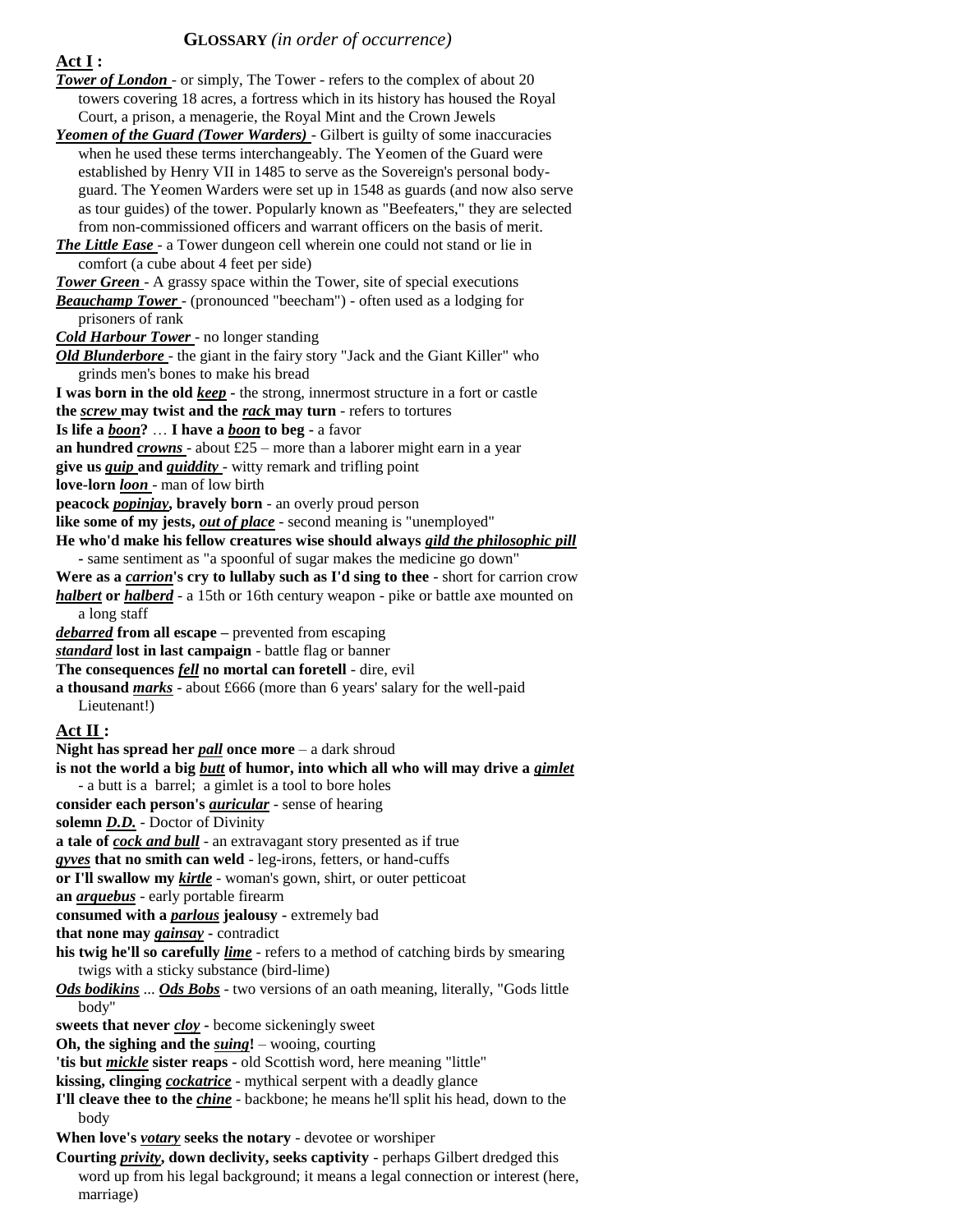# **"TO THE STORY OF OUR GLORY, EACH A BOLD CONTRIBUTORY"**

#### **Peacock Popinjays** (\$100 and over)

Tom & Arlene Alm ❖ Suzanne Ammerman ❖ Philip Asgian ❖ Paul & Ruth Bauhahn ❖ Rolf & Chris Bolstad ❖ Bruce Bruemmer ❖ Anne Cheney ❖ Mark Ellenberger and Janet Zander ❖ Wendy Evans ◆ Carol & Greg Gross ◆ Stephen Hage ◆ Douglas O. Happe ◆ Bill & Nancy Jones ◆ Jack & Geraldine King  $\cdot$  Jean Cameron & Robert Linde  $\cdot$  L. David Mech  $\cdot$  Lorraine Mitchell  $\cdot$  Mary Mitchell  $\cdot$  Holly MacDonald & John Orbison  $\cdot \cdot$  Derrill M. Pankow  $\cdot \cdot$  Garry & Mary Ann Peterson  $\cdot \cdot$ Nancy & Bert Poritsky  $\div$  Tom & Beverly Rogers  $\div$  Paul & Patricia Sackett  $\div$  Leon Satran, MD  $\div$ Noel Schenker  $\cdot$  The family of Steven and Mary Schier  $\cdot$  Spencer Schuldt  $\cdot$  Radonna & Jim Schwarz  $\div$  Jeff & Sally Shlosberg  $\div$  Doug Siems  $\div$  Richard Evan Stone  $\div$  A. Wesley Tower  $\div$ Constance Walker ❖ Connie Waterous ❖ Bob Zobal

#### **Tower Warders** (\$50 - \$99)

Benjamin & Aroti Bayman  $\cdot \cdot$  Barbara Bencini  $\cdot \cdot$  Jerome and Sharon Berkowitz  $\cdot \cdot$  James P. Collins  $\cdot \cdot$ Richard T. Crane  $\cdot$  Max Fallek  $\cdot$  Gayle Gaskill  $\cdot$  Pamela Haiden and Ted Hathaway  $\cdot$  Barbara Hauser ❖ Elizabeth Hawn ❖ Del Holmes ❖ Barb Hovey ❖ Marjorie and James Jacobsen ❖ Susan Kamper ❖ Kenneth Kauffman ❖ Margaret Kirkpatrick ❖ Mary Leahy ❖ In Memory of Warren Loud ◆ Jack & Rachel Levitt ◆ Colleen Netzell ◆ Riley Owens, Jr. ◆ Dan & Pat Panshin ◆ Timothy Perry ◆ Glenn Skoy ◆ Joan T. Smith ◆ Dick Thomas ◆ Brett D. Wagner ◆ Laura & Hans Weinberger ◆ Kathy & Ed Wolter

#### **Merrymen and Maids** (up to \$50)

Valarie & Howard Anderson  $\triangle$  Denise Beusen  $\triangle$  Beth, Laurie & Terry Brooks  $\triangle$  Judith & Richard Brownlee ❖ Diane Kay Burns ❖ Jean Carlson ❖ Marcia Carlson ❖ Jeanne Cornish ❖ Tom Decker ❖ Jeffrey Disch ❖ Nancy Drew ❖ Gary Engstrand and Kathy Jensen ❖ Patricia Erlandson ❖ Rich & Judith Fine ❖ Teena B. Fletcher ❖ Jonathan Neuse & Karen Foley ❖ David & Anna Lou Ford ❖ Cynthia Fuller ❖ Art Galbraith ❖ Kathleen Green ❖ Mike Hagburg ❖ Marianne Hageman & Michael Dorn ❖ Vicky Hagens ❖ Judith Halverson ❖ Linda Dexter Hancher ❖ Jack & Grace Harkness ❖ John C. Henrikson �� Ruth Hiland �� Richard Horton & Victoria Houseman �� Katherine Howard �� George Francis Kane ❖ Marita Karlisch ❖ Ruth Ellen Katz ❖ Eleanor Kendall ❖ Steven & Mary Kennedy ❖ Ann Klein ❖ Jake Koller ❖ Mary Alice Kopf ❖ Richard Larsen ❖ Ralph Larson ❖ Holly MacDonald ◆ Ron MacKenzie ◆ Carol Manning ◆ Roxanne Markoff ◆ Mary G. Marotta ◆ Chris Martin ◆ Louis Martin ❖ Adele Mehta ❖ Colleen Netzell ❖ Daniel P. O'Neill ❖ Jacob Paro ❖ Pat Pennington ◆ Martin & Charlotte Peterman ◆ Helene N. Peters ◆ Polly Jo Peterson ◆ Robert Pierson ◆ Diane Pike ❖ Jerelean & Charles Rang ❖ Molly Redmond ❖ Joe Rine ❖ Jack Ross ❖ Leona Ross ❖ Shirley Sailors  $\cdot$  Mary & David Sandberg  $\cdot$  John Sheehan  $\cdot$  Lawrence Smith  $\cdot$  Madeleine Sorensen  $\cdot$ Monika Stumpf  $\triangleleft$  Leslie Swenson  $\triangleleft$  Clyde & Pat Thurston  $\triangleleft$  Robert Wilder  $\triangleleft$  Alice G. T. Williams

#### \*\*\*\*

# **ACKNOWLEDGEMENTS**

Lake Harriet United Methodist Church, Plymouth Congregational Church, St. Christopher's Episcopal Church, Tanya Brody (spinning wheel), and our gallant company of ushers, ticket sellers, and concessionaires, who all do Yeoman service.

Since its founding in 1979 by Dick Fishel and Jim Hart, the company has produced all the Gilbert and Sullivan shows: *Trial By Jury* (1979), *Patience* (1980), *Iolanthe* (1981), *Princess Ida* (1982), *Ruddigore* (1983), *The Gondoliers* (1984), *The Mikado* (Spring 1985), *The Sorcerer* (Fall 1985), *The Pirates of Penzance* (1986), *The Yeomen of the Guard* (1987), *Utopia, Ltd.* (1988), *H.M.S. Pinafore* (1989), *Patience* (1990), *The Grand Duke* (1991), *Iolanthe* (1992), *Princess Ida* (1993), *The Gondoliers* (1994), *Ruddigore* (1995), *The Mikado* (Spring 1996), *The Zoo* and *Trial By Jury* (Fall 1996), *The Sorcerer* (1997), *The Pirates of Penzance* (1998), *The Yeomen of the Guard* (1999), Offenbach's *Orpheus in the Underworld* (2000), *H.M.S. Pinafore* (2001), *Patience* (2002), *The Grand Duke* (2003), *Iolanthe* (2004), *The Gondoliers* (2005), *Princess Ida* (2006), *The Mikado* (2007), *Utopia, Limited* (2008), *Ruddigore* (2009), *The Sorcerer* (2010), *The Pirates of Penzance* (2011), and *Patience* (2012) In the Spring of 2014, we will present *The Grand Duke* Our next Lake Harriet Bandshell performance will be *The Mikado*,

on July 13 (7:30) & 14 (5:30) of 2013